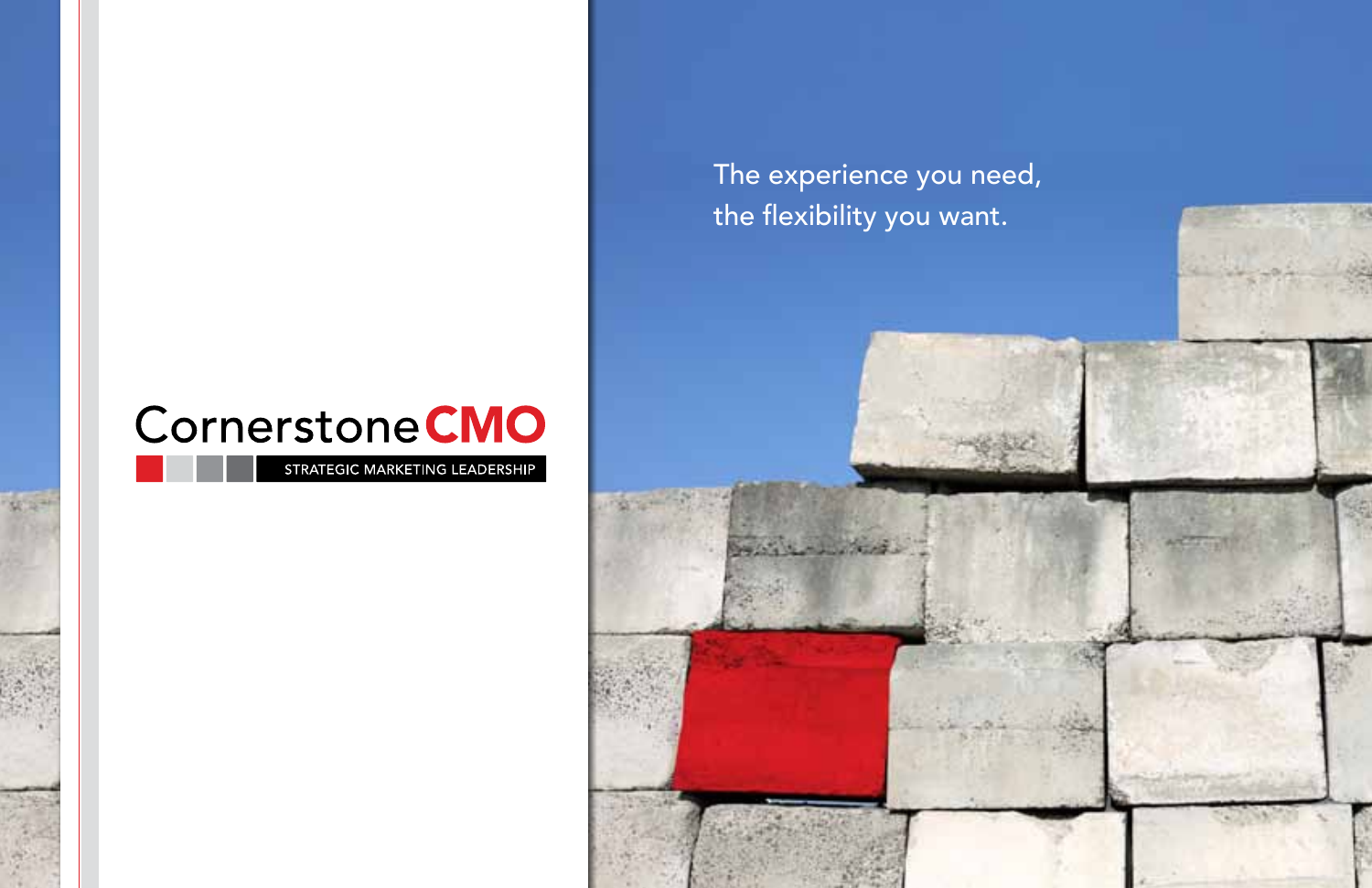

What if you could acquire just the right level of seasoned, marketing leadership to augment your senior team? Focused, strategic guidance that will help bolster bottom-line results for your organization.

Now, you can. Cornerstone CMO brings new perspectives, insights, and expertise to your business, energizing your entire team behind a dynamic strategic direction. Drive your organization to new levels of success and get the flexible and collaborative marketing leadership you need.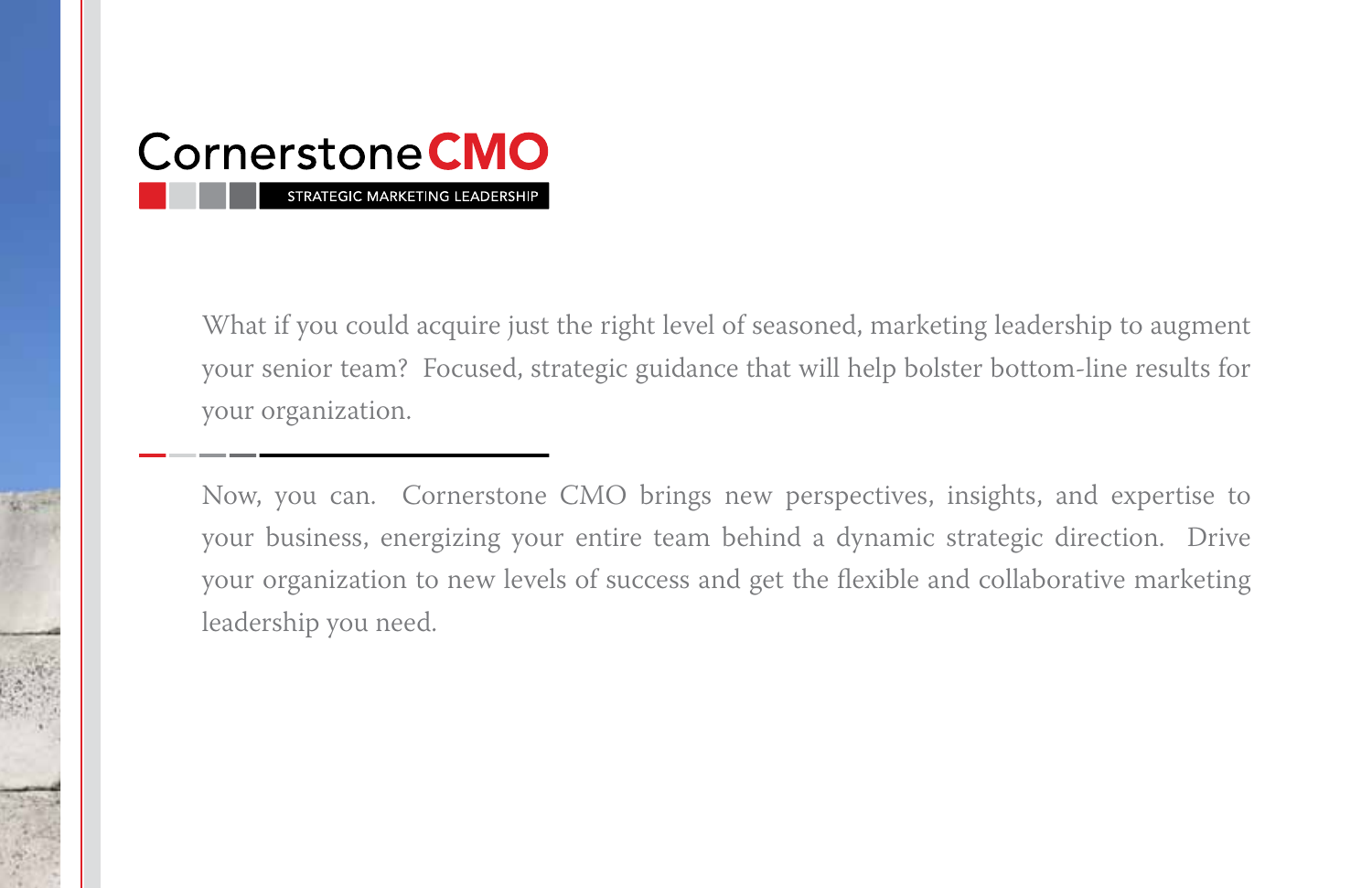### Strategic Guidance & Implementation

- Corporate strategy development and implementation
- New product / service development and launch
- Marketing plan development and implementation management
- Marketing spend impact analysis and ROI enhancement
- Marketing organization assessment, design, development and management
- Agency selection and management
- Board of Directors strategic planning retreat facilitation